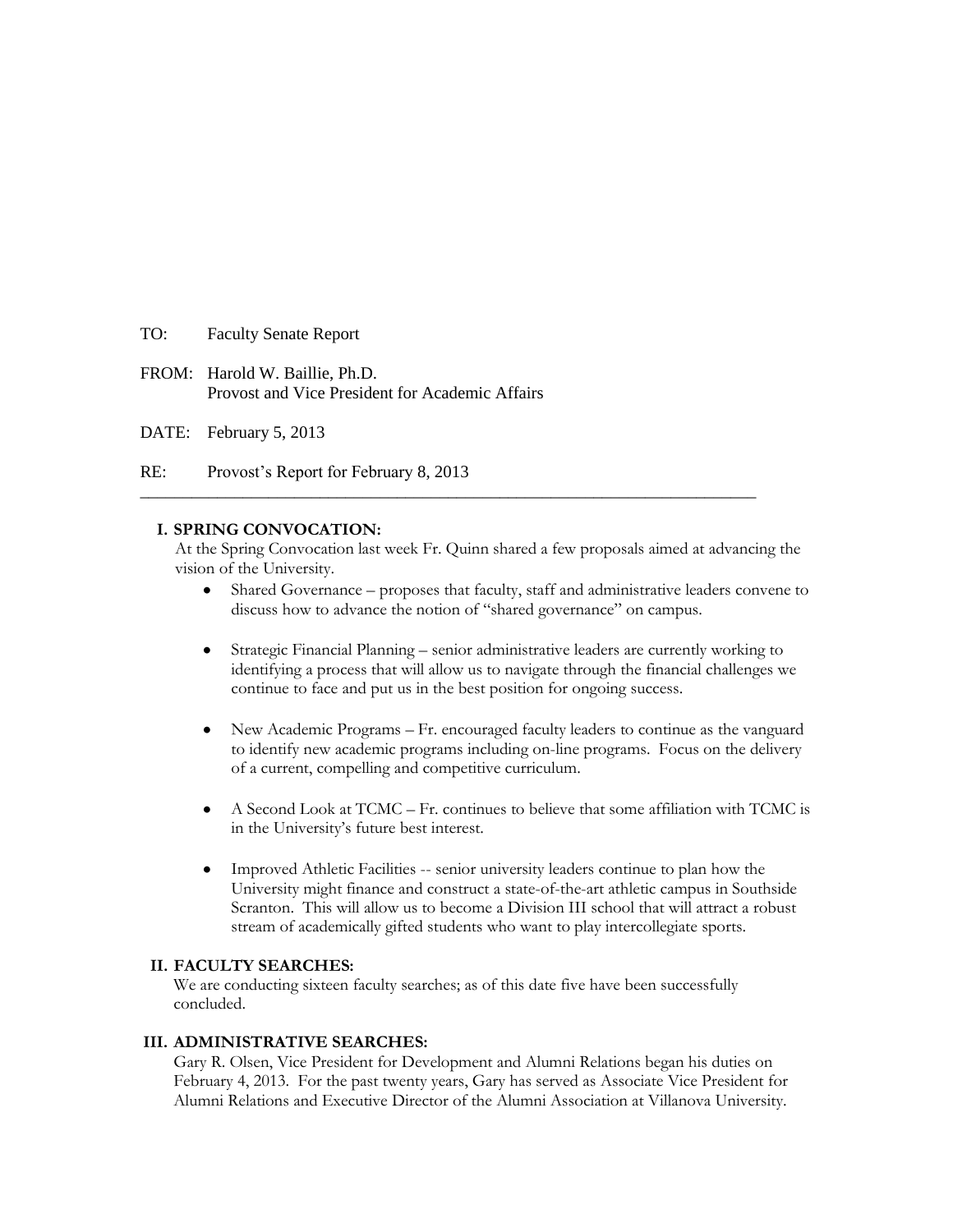### **IV. RANK AND TENURE:**

The Board of Rank and Tenure held formal meetings on January 11, 12, and 18 to review the applications of seventeen candidates. The President has received the Board's recommendations, as well as mine. His decisions will be presented to the candidates as soon as they are available.

### **V. FULBRIGHT NOMINATIONS:**

This year Dr. Susan Trussler and her Fulbright Committee nominated ten students. We have just been notified that seven students are National Finalists. This year there were over 9,700 applicants for the approximately 1,000 awards nationwide. Our finalists are:

| Name               | <b>Application Field</b> | Country   | Major(s)                      |
|--------------------|--------------------------|-----------|-------------------------------|
| Brian Entler       | Biology                  | Australia | Neuroscience; Biology         |
| Mark Grambo        | Teaching ESL             | S. Korea  | <b>International Business</b> |
| Elena Habersky     | Teaching ESL             | Jordan    | Intl. Studies; Philosophy     |
| Shannon Haberzettl | Teaching ESL             | Malaysia  | School Counseling (MS)        |
| Rebecca Schmaeling | Teaching ESL             | Spain     | Political Science             |
| Joseph Seemiller   | Biology                  | Germany   | Neuroscience                  |
| Dana Trembley      | Economics                | Canada    | Economics                     |
| Jan Wessel         | <b>Business</b>          | Hungary   | <b>International Business</b> |

These candidates' applications have now been forwarded to the individual countries, where the final decisions are made over the next three months.

# **VI. FELLOWSHIP APPLICATIONS:**

During 2011-2012, we nominated three students for the Goldwater Scholarship, two for the Marshall Scholarship and one student each for the following scholarships: Harry S. Truman Scholarship, Rhodes Scholarship, Gates Cambridge Scholarship, Congressional Hispanic Caucus Institute (CHCI) Scholarship, NCAA Post-Graduate Scholarship, and the National Sigma Tau Delta Scholarship. One student was named a Goldwater Scholar (one of 282 nationally). The student nominated for a CHCI Scholarship was successfully named a CHCI-United Health Foundation Scholar Intern. The student nominated for the National Sigma Tau Delta Scholarship was awarded a Junior Scholarship and Essay Award.

In 2012-2013 we nominated one student for the Goldwater Scholarship and three students for the Harry S. Truman Scholarship. We anticipate nominating one student for the NCAA Post-Graduate Scholarship in spring and one for the National Health Services Corps Scholarship.

# **VII. MEDICAL SCHOOL ACCEPTANCES:**

In 2012, 55 applicants received a total of 128 acceptances to doctoral health professions schools. One student is participating in a fully-funded M.D./Ph.D. program; six others reported scholarship awards.

As of this date in 2013, 30 students have received a total of 44 acceptances to 19 different medical schools; 11 students have received 20 acceptances to 9 different dental schools; 1 student has been accepted to optometry school. Since numerous students are still interviewing at doctoral-level health profession schools, the number of acceptances will continue to increase throughout the spring and summer.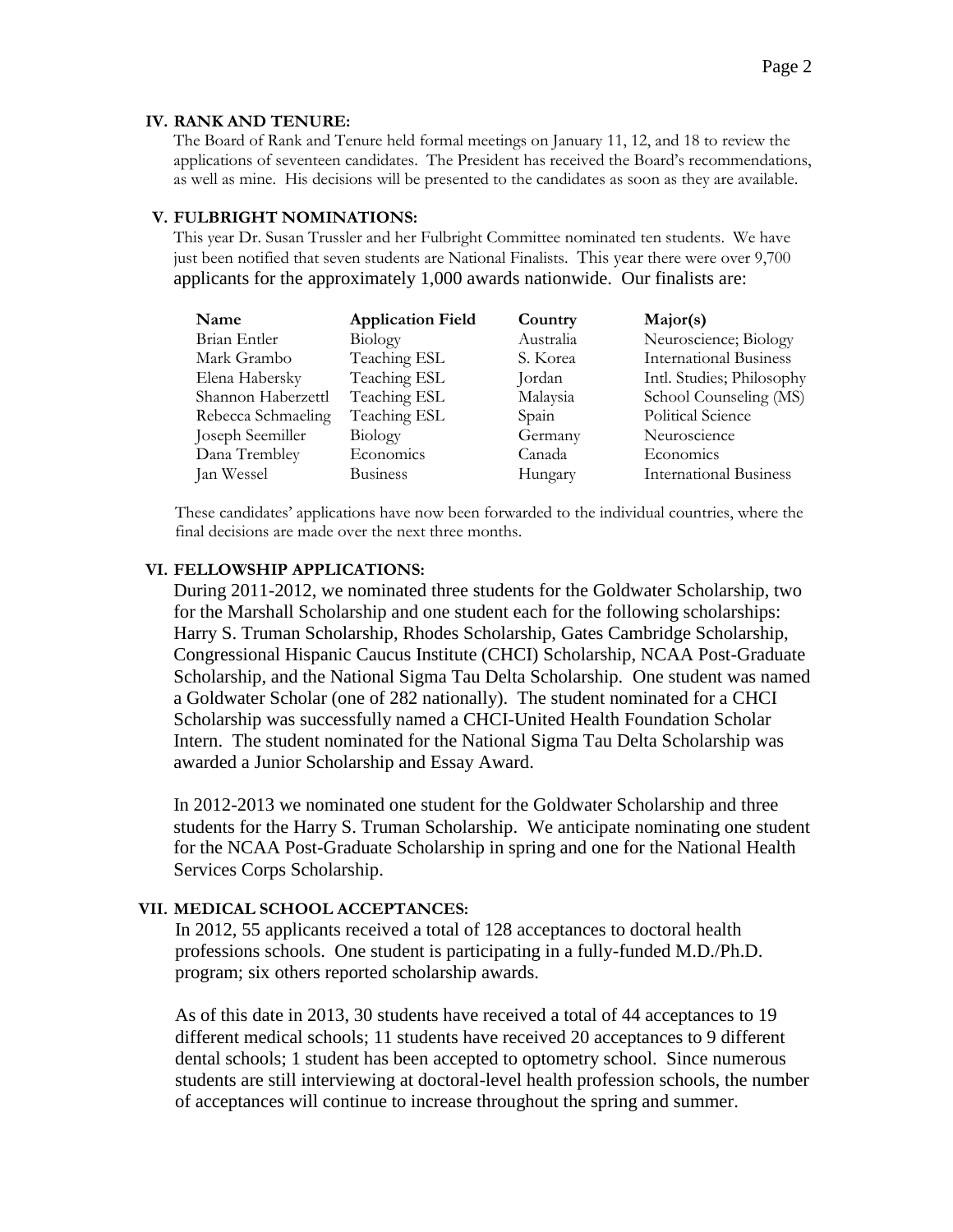# **VIII. FACULTY DEVELOPMENT:**

### **Grant Proposals/Clavius Funding:**

Calls for proposals for Clavius Funding and Summer Grant Application were sent out to faculty on January 28th.

### **Provost Faculty Enhancement Awards:**

Request for nominations for the Provost Faculty Enhancement Awards were sent out to the Deans and Department Chairs on February 4th. The Provost Advisory Group will assist the Provost and Associate Provost in making the final determination on the awards recipients. The awards will be presented at the Faculty Appreciation Day dinner scheduled for April 5th from 5:00 p.m. to 9:00 p.m. in The DeNaples Center's Ballroom

# **IX. THE COLLEGES:**

# **The Panuska College of Professional Studies**

- Our Occupational Therapy Master's program has received accreditation
- The TEAC Accreditation Panel is scheduled to consider our Advanced Teaching Program,  $\bullet$ Education Leadership Program and Teacher Education Program on Friday, February 8,

### **College of Arts and Sciences**

- The Keynote Speaker for The Third Annual Conference on Aging will be Dr. Linda Fried, an internationally recognized epidemiologist and geriatrician and Dean of the Mailman School of Public Health at Columbia University. The Conference will be will be held on our campus on April 11, 2013.
- Gretchen J. Van Dyke, Ph.D., has been elected to a four-year term on the national board of the Lilly Fellows Program in Humanities and the Arts. We have been a member of the Lilly Fellows Program since 1997 and will host the program's annual Workshop for Academic Administrators and National Network Conference in 2013.
- Maureen Carroll, Ph.D., has been awarded the 2013 James P. Crawford Award for  $\bullet$ Distinguished College or University Teaching by the EPaDel section of the Mathematical Association of America.
- Two physics majors, senior Christopher Culver and sophomore Rachel Salmon, presented their research at the 221st Meeting of the American Astronomical Society (AAS) in Long Beach, CA. Rachel won a Chambliss Astronomy Achievement Student Award Honorable Mention at this meeting. Out of more than 400 students attending the Conference, there were just 5 award winners and 6 receiving honorable mention.

# **College of Graduate and Continuing Education**

*U.S. News & World Report's* 2013 Best Online Education Programs ranked our online graduate program in education  $6<sup>th</sup>$  in the nation, and our online MBA program ranked 39<sup>th</sup>. The list ranked online programs offered by nonprofit and for-profit institutions in the United States in categories of business, education, engineering, nursing, and computer information technology. Our online graduate program in education has the highest rank of the 12 Pennsylvania colleges, and five Jesuit universities, listed by *U.S. News*. Our online graduate program in business was among just seven colleges in Pennsylvania and five Jesuit universities listed.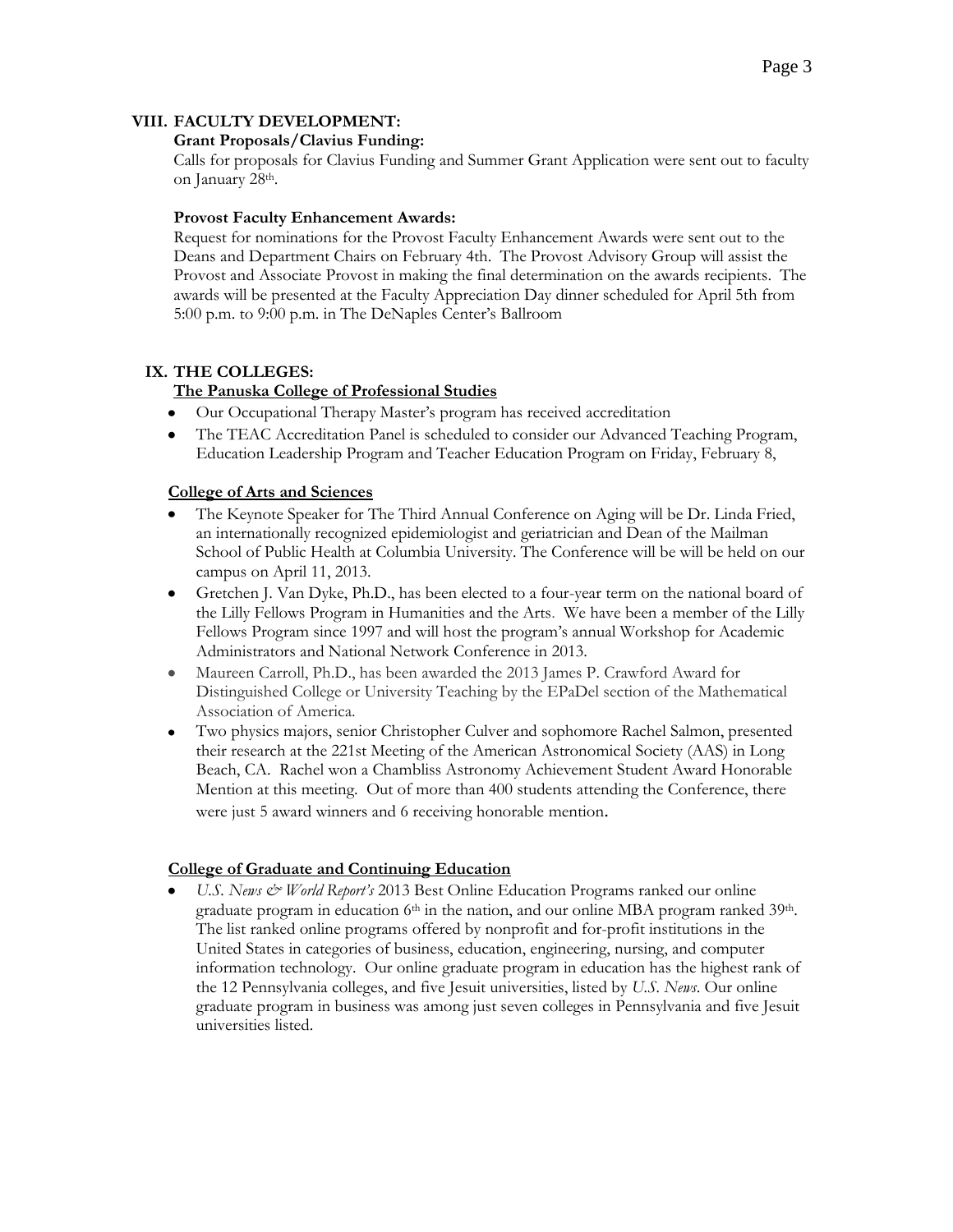| X. CURRICULUM APPROVALS:      |             |
|-------------------------------|-------------|
| <b>Course Change</b>          | Date Posted |
| NURS 493: Nursing Research to | 3/9/12      |
| NURS 590: Rural Health Course | 10/24/12    |
| New Minor                     |             |
| Studio Art Minor              | 7/30/12     |

# **XI. OFFICE OF EQUITY AND DIVERSITY**

### **XII. OFFICE OF RESEARCH SERVICES and SPONSORED PROGRAMS:**

#### **XIII. CIVIC ENGAGEMENT:**

#### **Education for Justice**

In just the last few years, the reality of increasing economic inequality has come to dominate much of our nation's political discourse. Changes to the tax code that have disproportionately benefited upper-income earners, Wall Street privilege, the housing crisis, and the global economic slowdown have thrown many Americans' economic situations into doubt. This has been particularly true for our nation's most vulnerable. As a consequence, the Education for Justice Board selected **Inequality** as this year's annual theme. In support of this theme the Education for Justice Program has planned and sponsored a variety of events and activities during the Spring 2013 semester:

| Event                                                                                                                 | <b>Sponsors</b>                                         | <b>Event Type</b>   | Date                           |
|-----------------------------------------------------------------------------------------------------------------------|---------------------------------------------------------|---------------------|--------------------------------|
| Eric Deggans talk                                                                                                     | Paul Porter and Kim<br>Paylick                          | Speaker             | February 21,<br>2013 (LSC 133) |
| International Women's Day<br>Film Festival                                                                            | Justine Johnson and<br>the Jane Kopas<br>Women's Center | Film Festival       | March 8, 2012                  |
| Jerry Beyer talk on Catholic<br>social teaching, inequality<br>and higher education<br>(rescheduled from Fall<br>2012 | Education for Justice                                   | Speaker             | March 12, 2013<br>(BRN 228)    |
| Maria Kefalas talk on social<br>stratification and inequality<br>(tentative)                                          | Meghan Rich,<br>Sociology                               | Speaker             | April 2013                     |
| Annual theme Teach-In                                                                                                 | Education for Justice                                   | Student teach-in    | April 2013                     |
| Art and Essay Competition                                                                                             | Education for Justice                                   | Student competition | April 2013                     |
| Keynote Speaker                                                                                                       | Education for Justice                                   | Speaker             | April 2013                     |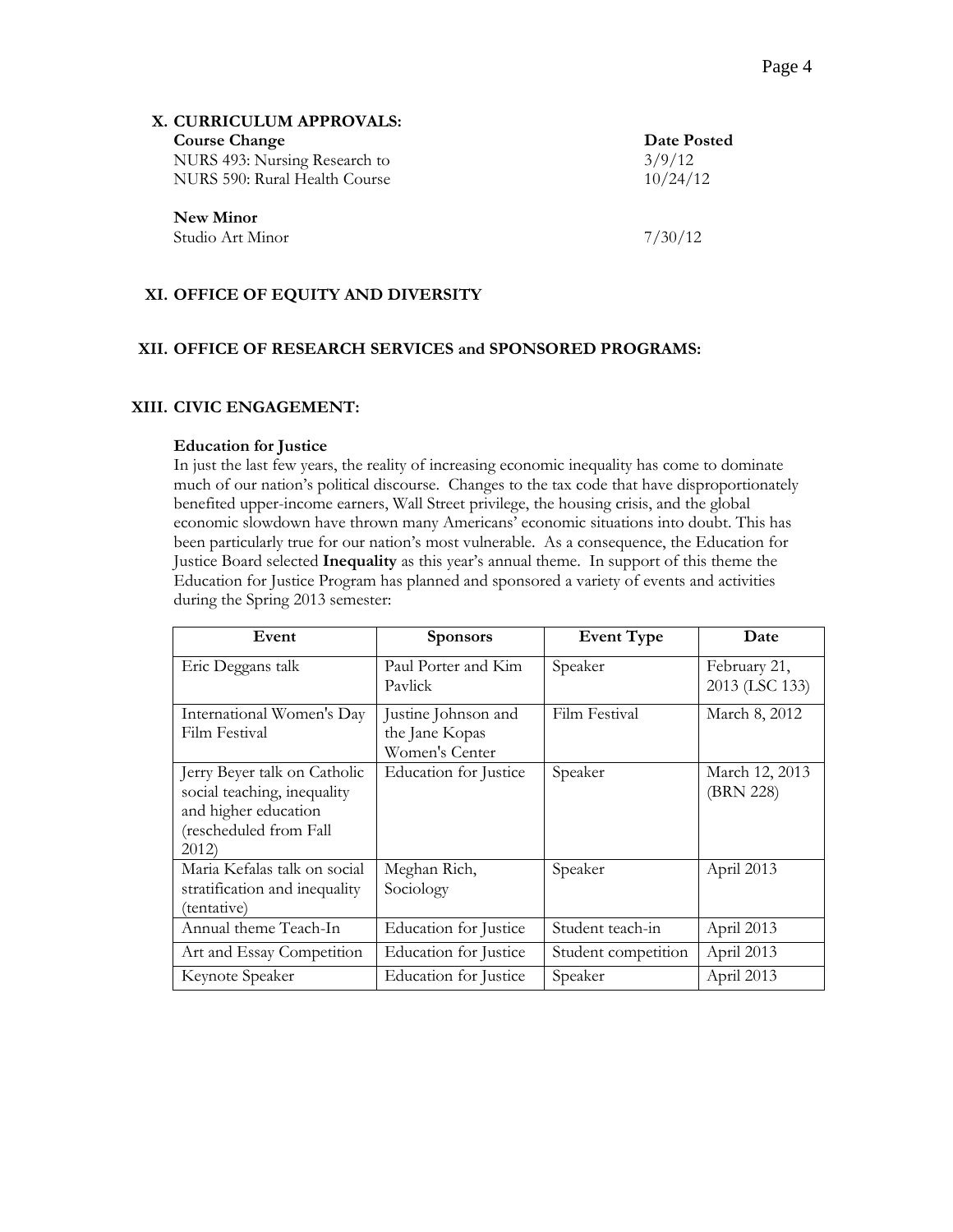### **XIV. STUDY ABROAD AND INTERNATIONAL STUDENTS:**

### **XV. SENIOR FELLOW, INTERNATIONAL, CULTURAL, AND CIVIC PROJECTS: The Schemel Forum**

After a very successful fall semester we are about to launch the spring semester. The community is enthusiastic about the offerings, our membership is growing and we are exploring the possibilities of an outreach program in the summer.

### **Luncheon Seminars**

- *Democracy as a Political Project: Reflections from Palermo and Colombia,* Aldo Civico, Ph.D.
- *Embers of War: Why Were We in Vietnam?,* Fredrik Logevall
- *War and Peace: Current Issues,* Daniel Serwer
- *Mid-Century Modern: Designs for Living,* Gregory K. Hunt, FAIA
- *The Rise and Fall of Women in Democratic Revolution,* Jill Dougherty
- *Post-Traumatic Stress Disorder (PTSD): The Emotional Toll of Violence in Military and Civilian Populations,* Laszlo Gyulai, Ph.D.

### **Evening Courses**

- *The Vietnam War: As Seen in Film and Literature,* David Wenzel and Daniel Fraustino, Ph.D.
- *Religious Pluralism: Problem or Promise? The Case of Christianity and Islam,* Christian Krokus, Ph.D.
- *Georgia O'Keeffe,* Josephine Dunn, Ph.D.

### **Collaborative Efforts**

- Lecture and exhibition "From Hand to Heart to Mind," Sally Wiener Grotta
- The Medium is the Message: McLuhan's Prophecy Revisited Public Affairs and the Media in the 21st Century

Complete details of the upcoming courses, luncheons and bus trip can be found at <http://matrix.scranton.edu/academics/wml/schemel/index.shtml>.

### **University for a Day**

We invite all to save the date Saturday, September 21, 2013—for University for a Day.

# **XVI. PERFORMANCE MUSIC**

In addition to the regular weekly ensembles rehearsal schedule, student coachings, and dress rehearsals of student ensembles, as well as operational/administrative tasks of the department, the following special programs and performances were offered by the Performance Music department from January 1, 2013 through February 23, 2013:

- *JANUARY: In Concert* featuring The Scranton Brass Orchestra under the direction of  $\bullet$ Cheryl Boga & Mark Gould, with guest soloist Brian McWhorter, trumpet.
- *JANUARY: PMEA District 9 Band read-thru* brought in 120 accomplished high  $\bullet$ school musicians from the five county area for group preparation and coaching in preparation for their participation in the 2013 District 9 band festival.